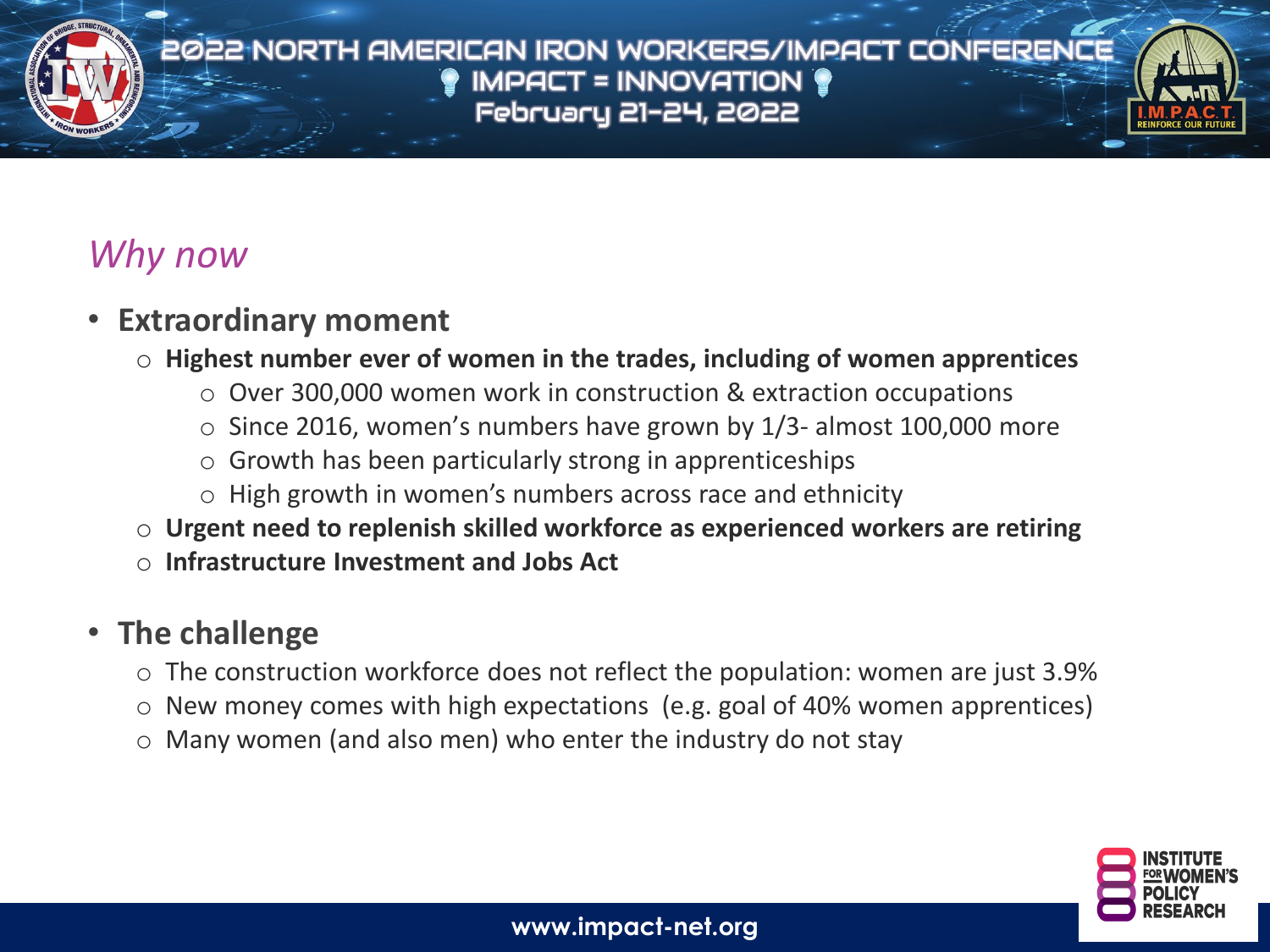

# **The 2021 IWPR Tradeswomen's Retention and Advancement Survey**

#### • **What did we asked**

- o What attracts you to the trades? How did you learn about trade opportunities?
- o What is it like to work in the trades? As a woman of color? As an apprentice? As a mother?
- $\circ$  Is anything pushing you out of the trades?
- o What helps you succeed in the trades?
- o Work experiences during the COVID-19 pandemic
- **Who answered the survey**
	- o 2,635 tradeswomen and nonbinary tradespeople
	- o 63% are union members
	- o 46% journey, 23% apprentices, 23% experienced other
	- o Responses from 50 states and DC (top states CA, IL, NY), all trades
- **When and how**
	- o Winter 2021 on-line
	- Distributed through tradeswomen's groups, social media, women-focused pre-apprenticeship programs, NABTU Women's Committee

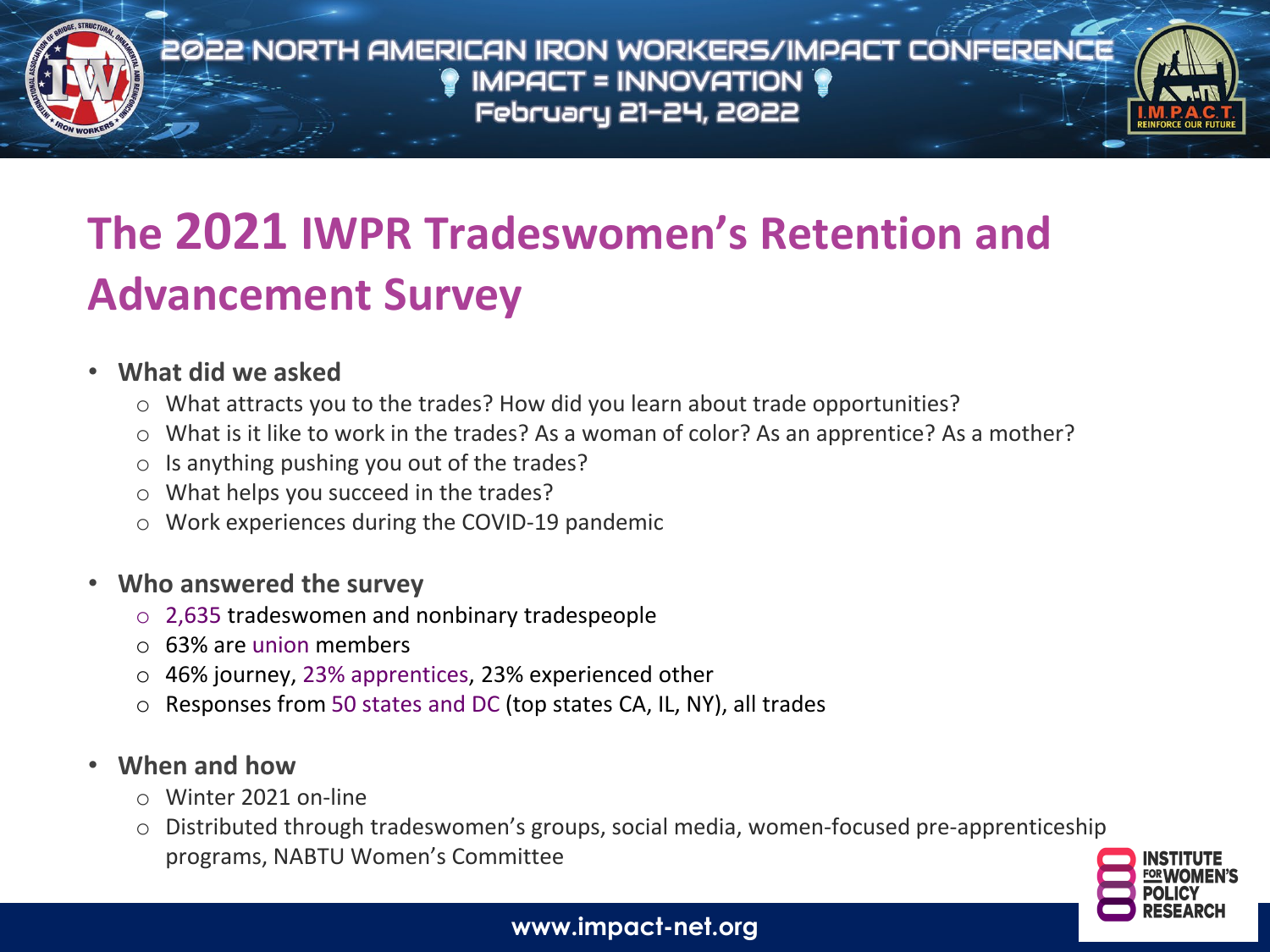

# *Who are Tradeswomen*

### • **Mothers and parents**

- o 63% have kids
- o 50% have kids under 18
- o 23% have kids under 6 years of age

### • **Diverse**

- o 5% Asian American and Pacific Islanders
- o 15.5% Black non-Hispanic,
- o 18% Latina
- o 4% Native American non-Hispanic
- o 54% White non-Hispanic
- o 3.5% More than one race or other

Source: The 2021 IWPR Tradeswomen's Retention and Advancement Survey

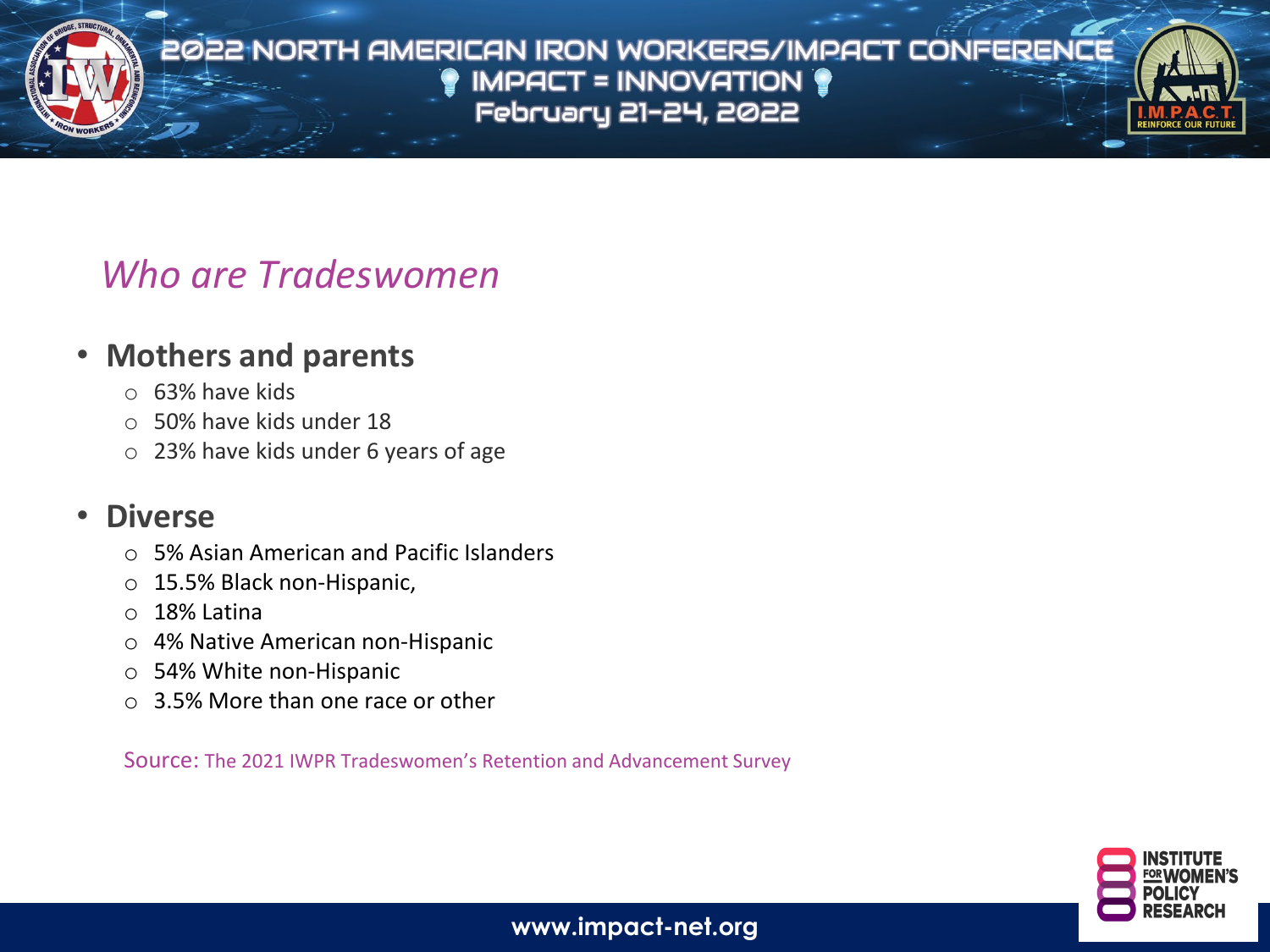

# *Why did you start to work in the trades*

*Top reasons rated as "very important"?* 

Opportunity for high earnings Good benefits (e.g., health care) I like to fix things/see the work of my hands I feel I am contributing to my community I like physical work I am mechanically inclined Comradery/teamwork



Source: The 2021 IWPR Tradeswomen's Retention and Advancement Survey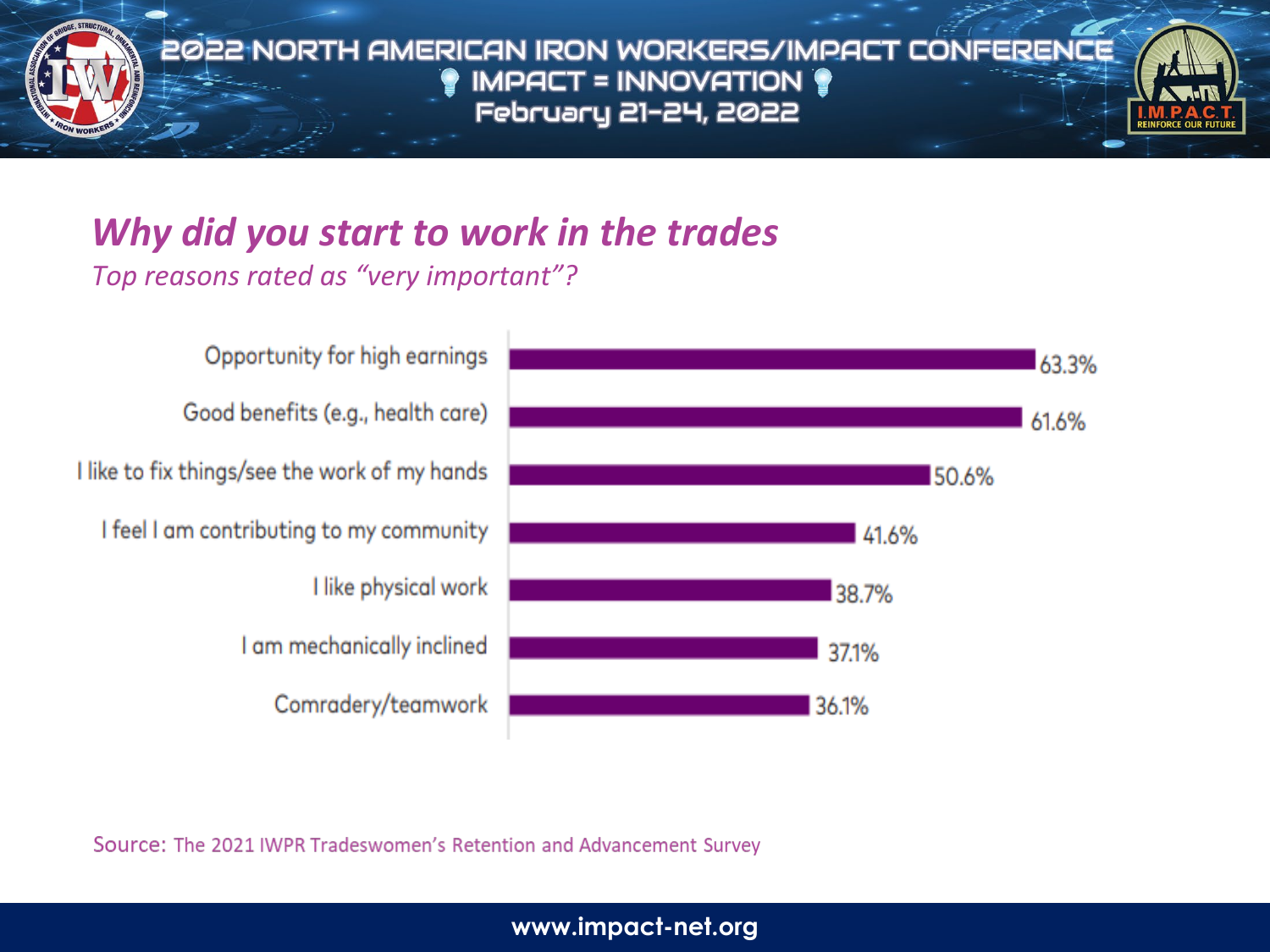

# *Finding out about the trades is haphazard*

*How did you find out about opportunities in the trades?* 



Source: The 2021 IWPR Tradeswomen's Retention and Advancement Survey

43.6%

**www.impact-net.org**